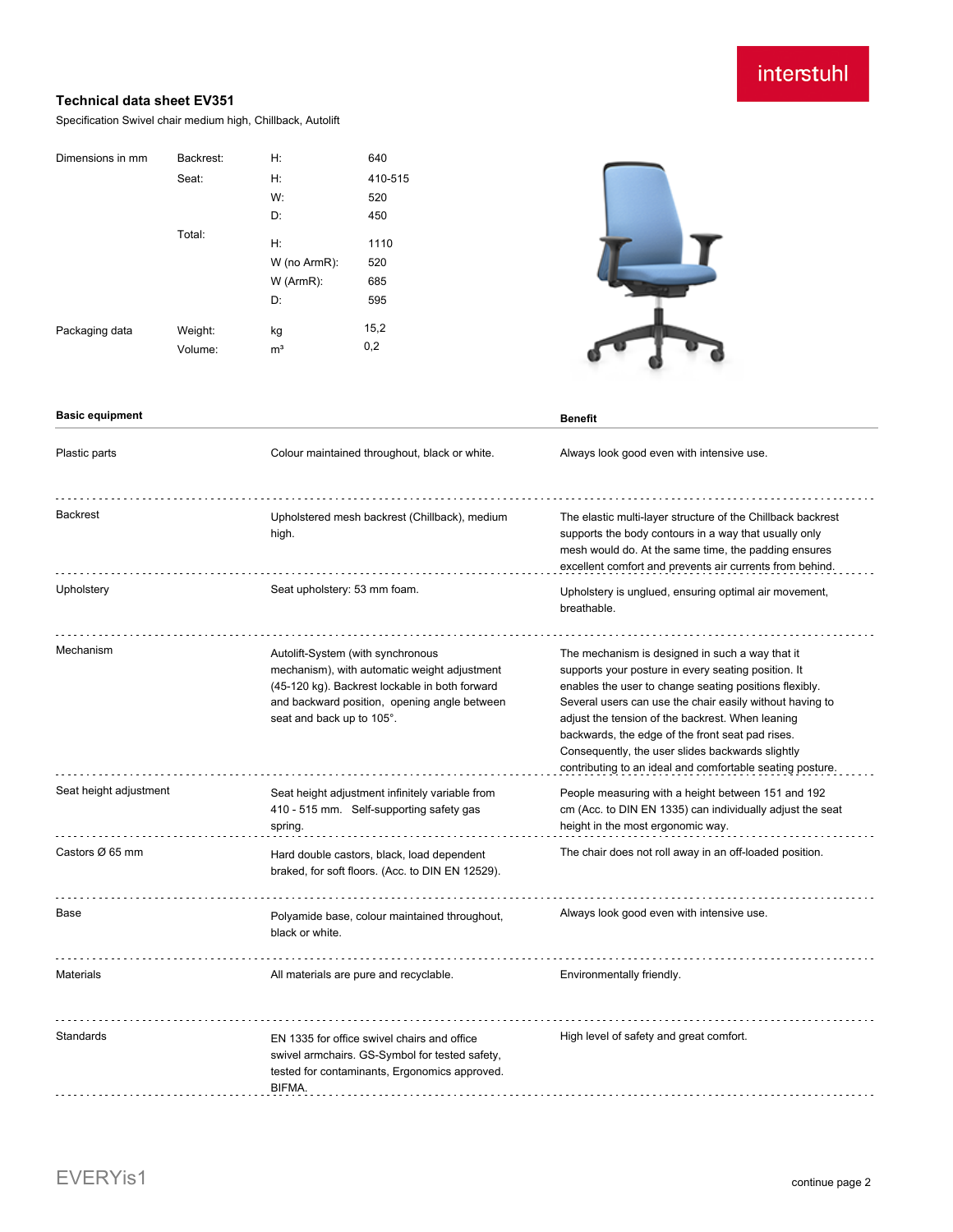## interstuhl

### **Technical data sheet EV351**

Specification Swivel chair medium high, Chillback, Autolift

| Dimensions in mm | Backrest: | H:                                                                                                                                                                                                                                                                                                                                                                                           | 640                                       |                                                     |
|------------------|-----------|----------------------------------------------------------------------------------------------------------------------------------------------------------------------------------------------------------------------------------------------------------------------------------------------------------------------------------------------------------------------------------------------|-------------------------------------------|-----------------------------------------------------|
|                  | Seat:     | Н:                                                                                                                                                                                                                                                                                                                                                                                           | 410-515                                   |                                                     |
|                  |           | W:                                                                                                                                                                                                                                                                                                                                                                                           | 520                                       |                                                     |
|                  |           | D:                                                                                                                                                                                                                                                                                                                                                                                           | 450                                       |                                                     |
|                  | Total:    | H:                                                                                                                                                                                                                                                                                                                                                                                           | 1110                                      |                                                     |
|                  |           | W (no ArmR):                                                                                                                                                                                                                                                                                                                                                                                 | 520                                       |                                                     |
|                  |           | W (ArmR):                                                                                                                                                                                                                                                                                                                                                                                    | 685                                       |                                                     |
|                  |           | D:                                                                                                                                                                                                                                                                                                                                                                                           | 595                                       |                                                     |
| Packaging data   | Weight:   | kg                                                                                                                                                                                                                                                                                                                                                                                           | 15,2                                      |                                                     |
|                  | Volume:   | m <sup>3</sup>                                                                                                                                                                                                                                                                                                                                                                               | 0,2                                       |                                                     |
| Certification    |           | Quality management system DIN EN ISO<br>9001:2015, Regulation (EC) no. 1221/2009<br>(EMAS), Environmental Management System DIN<br>EN ISO 14001:2015, Occupational Health and<br>Safety Management System DIN EN ISO<br>45001:2018, Energy management system DIN<br>EN ISO 50001:2018, EcoVadis Gold,<br>Commitment to sustainability, Quality Office,<br>Blue Angel, Bifma e3 level Platin. |                                           | High-quality product.                               |
| Warranty         |           | warranty conditions.                                                                                                                                                                                                                                                                                                                                                                         | 10 year warranty according to our current | Quality guaranteed to last for entire product life. |
|                  |           |                                                                                                                                                                                                                                                                                                                                                                                              |                                           |                                                     |

Disassembly instructions are available upon request for any interstuhl product